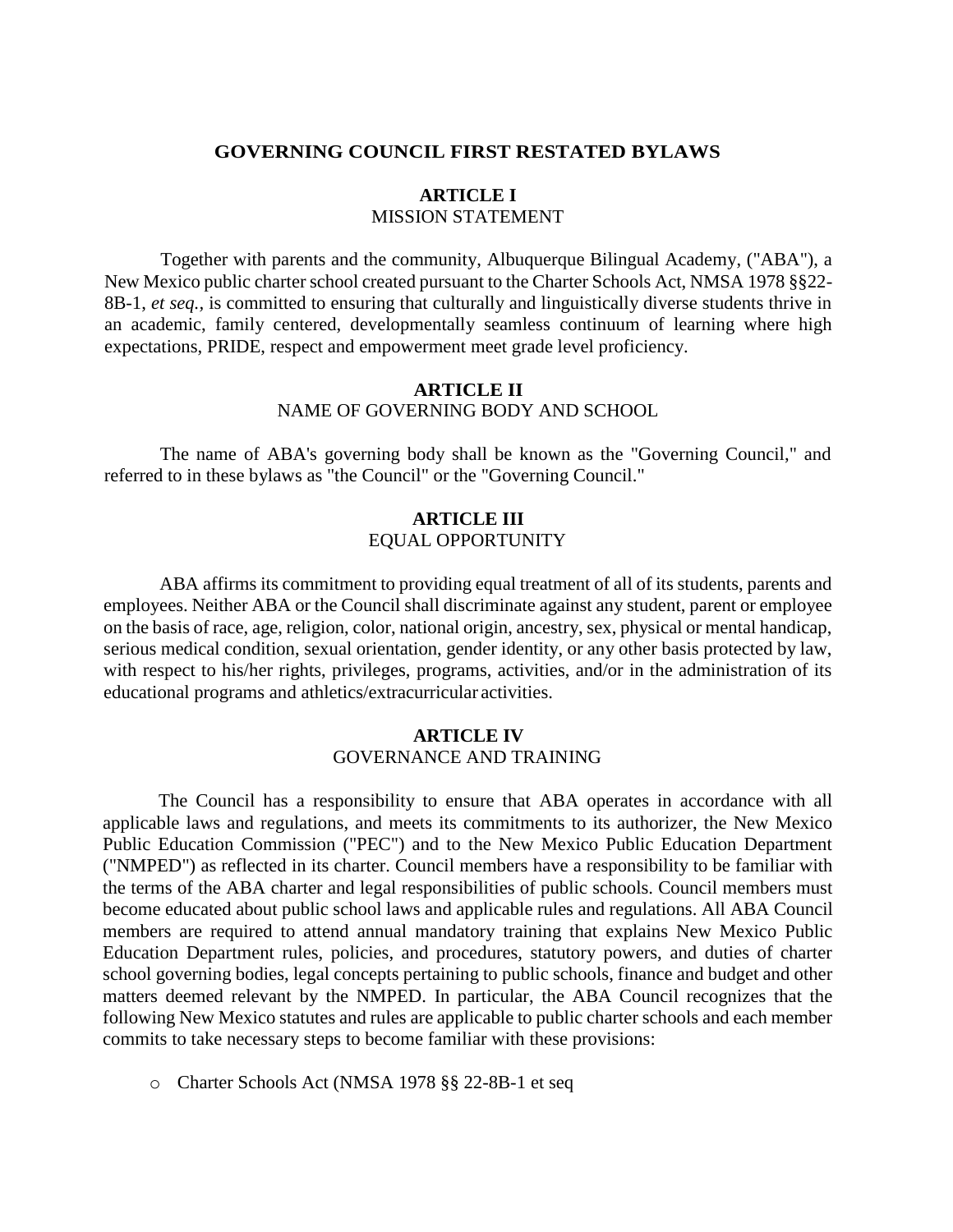- o School Personnel Act (NMSA 1978 §§ 22-lOA-1 etseq.);
- o Procurement Code (NMSA 1978 §§ 13-1-1 et. seq.);
- o Open Meetings Act (NMSA 1978, §§ 10-15-1 et seq.);
- o Public School Finance Act (NMSA 1978 §§22-8-1 etseq.)
- o New Mexico Public Education Department regulations, (contained inTitle 6 of the New Mexico AdministrativeCode).

To the extent ABA has not specifically requested and been granted a waiver from a particular NMPED policy/regulation, those policies/regulations which have not been waived, shall apply.

# **ARTICLEV**

# GOVERNING COUNCIL POWERS AND RESPONSIBILITIES

The primary powers and duties of the Council are to:

1. Develop educational and operational policies for the ABA;

2. Employ ABA's head administrator, who shall be referred to hereafter as the "Director," evaluate the Director annually, and set the salary schedule for certified/licensed employees;

3. Charge the Director with the responsibility of implementing the charter; the responsibility over all employment, salary, assignment, termination, and discharge decisions; carrying out ABA's policies, procedures, facilities plans, budget, and such other directives and policies adopted by the Governing Council from time to time. The Governing Council shall not be involved in the day-to-day operations of the school;

4. Review, approve and monitor implementation of the annual ABA budget;

5. Acquire, lease, and dispose of property, both real and personal to the extent permissible by laws applicable to public charter schools;

6. Initiate lawsuits or take all necessary steps to protect the ABA's interests;

7. Consistent with ABA's budget authority, approve contracts for the repair and maintenance of all property belonging to the ABA or for which ABA is contractually responsible to maintain and repair, which authority may be delegated to the Director up to an amount not exceeding \$49,999.00. The Governing Council shall approve all contracts for repair and maintenance, including leases, above \$50,000. The Director shall notify the Governing Council when the School enters contracts for repair and maintenance.

8. Enter contracts consistent with the ABA approved budget for any service or activity that is required for ABA to perform in order to carry out the educational program described in the ABA charter. The Governing Council may delegate its authority hereunder to the Director for contracts not exceeding \$25,000, except in cases of employment contracts which shall be delegated to the Director consistent with ABA's budget authority and the Council's adopted salary schedule;

9. Develop, adopt, and amend policies and procedures pertaining to the administration of all powers or duties of the Council and ABA;

10. Accept or reject any charitable gift, grant, devise or bequest. Each particular gift, grant, devise or bequest accepted shall be considered an asset of theABA;

11. Approve amendments to the Charter prior to presentation to the PEC for approval;

12. Make application for available capital outlay funds;

ABA GOVERNING COUNCIL BYLAWS Page 2 of 10

13. Open other locations for operation of ABA as consistent with the charter contract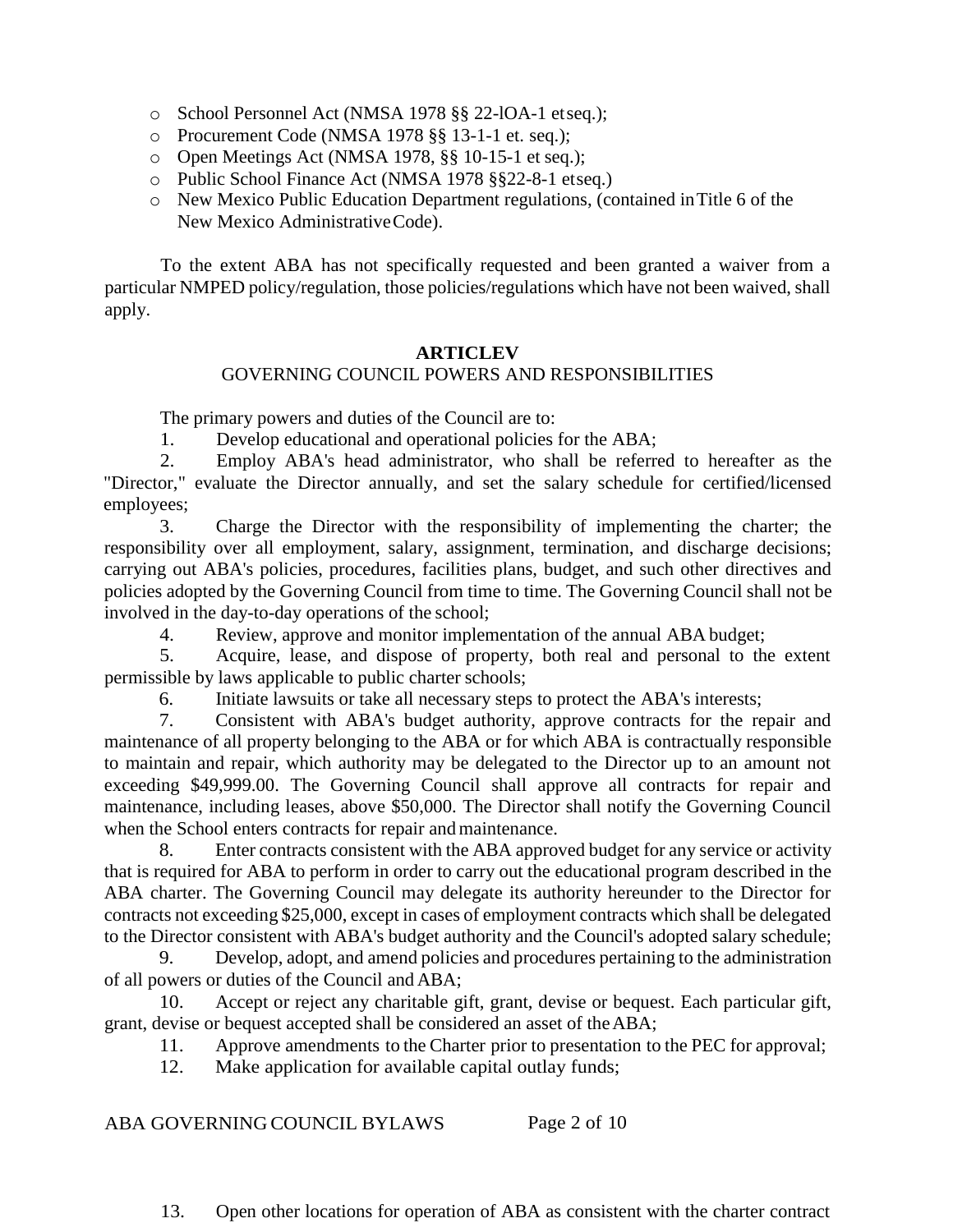and as approved by the PEC;

14. Address problems through the applicable dispute resolution processes according to policies and procedures;

15. Review and consider recommendations submitted by the Director and other advisors to the Council;

16. Promote a cooperative relationship with its charter authorizer; to function in accordance with the New Mexico Charter School Act and resolve any dispute, which may arise between ABA or its Council and PEC officials to the mutual benefit of the operation of ABA and its authorizer; and

17. Such other powers and authorities as provided for by law.

# **ARTICLE VI** COLLECTIVE AUTHORITY OF COUNCIL

The Council will not be bound by any statement or action by an individual Council member, unless the Council, by majority vote in a properly convened meeting, delegates authority to that individual member to speak for or represent the entire Council. Unless acting pursuant to said express-delegated authority from the Council, no Council member shall undertake any individual action to implement any plan or action of the Council. When a Council member is assisting the Director with implementing school policies, programs or other directives of the Director or Council, in this role the Council member shall be considered a volunteer and have no special authority beyond that of a volunteer.

# **ARTICLE VII** COUNCIL MEMBERSHIP

1. Positions and Qualifications. ABA Governing Council shall have no fewer than 5 (five), but no more than eleven (11) voting members. No member shall serve on the ABA's governing body if he/she was a member of another charter school's governing body that was suspended or failed to receive or maintain their board of finance designation. The ABA GC shall strive to have the following composition: at least one (1) parent who has a child currently enrolled in ABA; with the balance of the council to be qualified individuals who have experience in business, education, law, finance, real estate and such other fields beneficial to ABA's mission and the efficient, sound governance of ABA. The candidates for positions on the Governing Council shall be considered based upon their professional skills, demonstrated collaborative and problem-solving skills and attitudes, their ability and willingness to devote substantial time and energy to serving on the Council (including the requirement that each Council member shall regularly participate in the activities of at least one Council committee), and their commitment to acting in the best interests of ABA as a whole, rather than for the interests of any particular person or group. The Council shall determine, at its Annual Meeting each school year, whether the make-up of the Council shall be increased or otherwise changed.

2. Member Terms. Council member terms shall be two years. Terms of Council members begin as on the date of the Annual meeting at which the member was elected. lf a member fills a vacancy, the member's term shall be for the balance of departing member's term. There shall be no limit on the length of a member's tenure on the ABACouncil.

ABA GOVERNING COUNCIL BYLAWS Page 3 of 10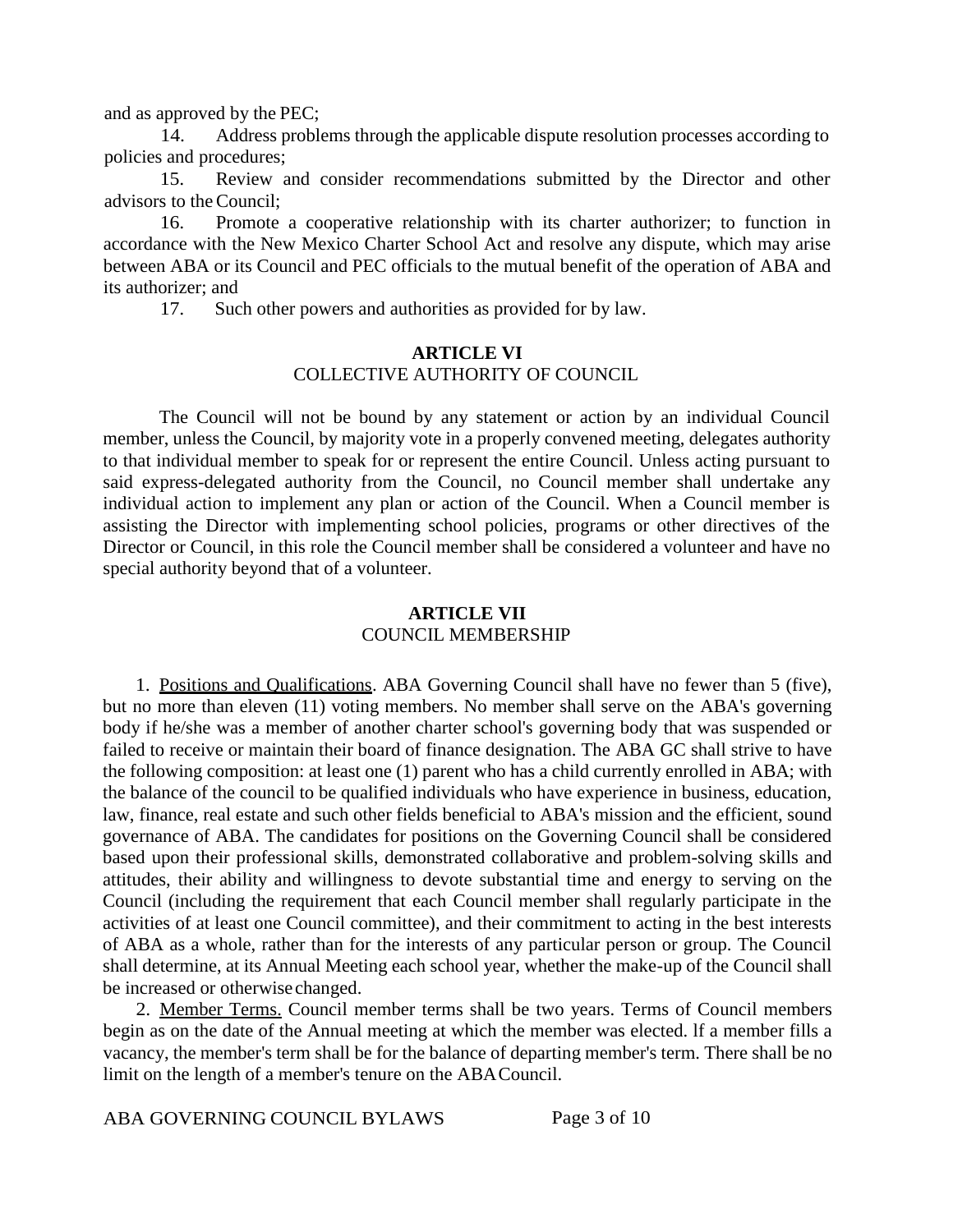3. Elections. Governing Council members shall be elected by a majority vote of the existing Council members and selected from the nomination presented by the Nomination Committee as defined herein. Elections of Council will be held during the Annual meeting unless an election is required to fill a vacancy.

4. Vacancies. A vacancy on the Council caused by an increase in the number of council members, a member's resignation, a member's removal by vote of the Council, or by expiration of a member's term, will be filled by majority vote of the remaining Council members. To fill any vacancy, the Council shall convene to appoint a Nominating Committee who will recommend candidatesto fill the vacancy.If Council membership falls below five (5) the vacancy shall be filled within sixty (60) days from creation of the vacancy. If the vacancy cannot be filled within sixty (60) days, the Council will make a request in writing to the PEC for an extension. The Nominating Committee shall be comprised of two Council members who will make recommendations to the governing council regarding new members as outlined in the Governing Council Recruitment Plan. The Nominating Committee shall meet and solicit written applications, recruit potential candidates, and screen applicants and recruits for each of the positions on the Council to be filled. The Nominating Committee shall recommend candidates to the Council at a public meeting. TheCouncilshallthereafterselectnewmembersbyamajority vote. Elections of new members on expiration of a member's term shall be held duringthe Annual Meeting.

5. Notification of PEC. The Council President or his/her designee will notify the PEC within thirty  $(30)$ days of amember's resignation or designation of a new member and shall sign and submit the appropriate forms to ensure that the governing body continues to qualify as a Board of Finance. The new member must execute the required statements for Board of Finance designation to the NMPED.

6. Disqualifications/Nepotism Rule. In no event shall a Council member be an ABA employee, spouse of another Council member, or have a contract for provision of services or property with ABA. The Council will not initially employ as Director a person who is a Council member (unless the offer of employment is contingent upon such member's resignation from the Council), the spouse, father, father-in-law, mother, mother-in-law, son, son-in-law, daughter, or daughter-in-law, sister, sister-in-law, brother, brother-in-law, or sibling (collectively "family members") of any Council member. Upon petition by the Director, the Council may approve the Director's hiring of the Director's family members as ABA employees by majority vote at a public meeting. Prior to approving the Director's request to hire a family member the Director shall follow the Council's Conflict of Interest Policy. Prior to voting on the Director's request, the Council shall carefully consider the potential impact on the integrity, efficiency,discipline, andpublicperceptionofABAintheemploymentofanypersonwhoisa family member ofthe Director or the parent of a currently enrolled ABA student.

7. Attendance. Council members are expected to regularly attend Council meetings. If a Council member anticipates that he/she will not be able to attend a meeting, the Council member shall notify the President or designee of his/her impending absence in advance of the meeting. If a Council member, as a result of an emergency or illness, is unable to notify the President or designee of the Council in advance that he/she will be unable to attend a meeting, the Council member shall notify the President or designee in a timely manner following the meeting of the reason for his/herabsence.

8. Removal from Council. A Council member may be removed by a majority vote of the remaining Council members for the following reasons: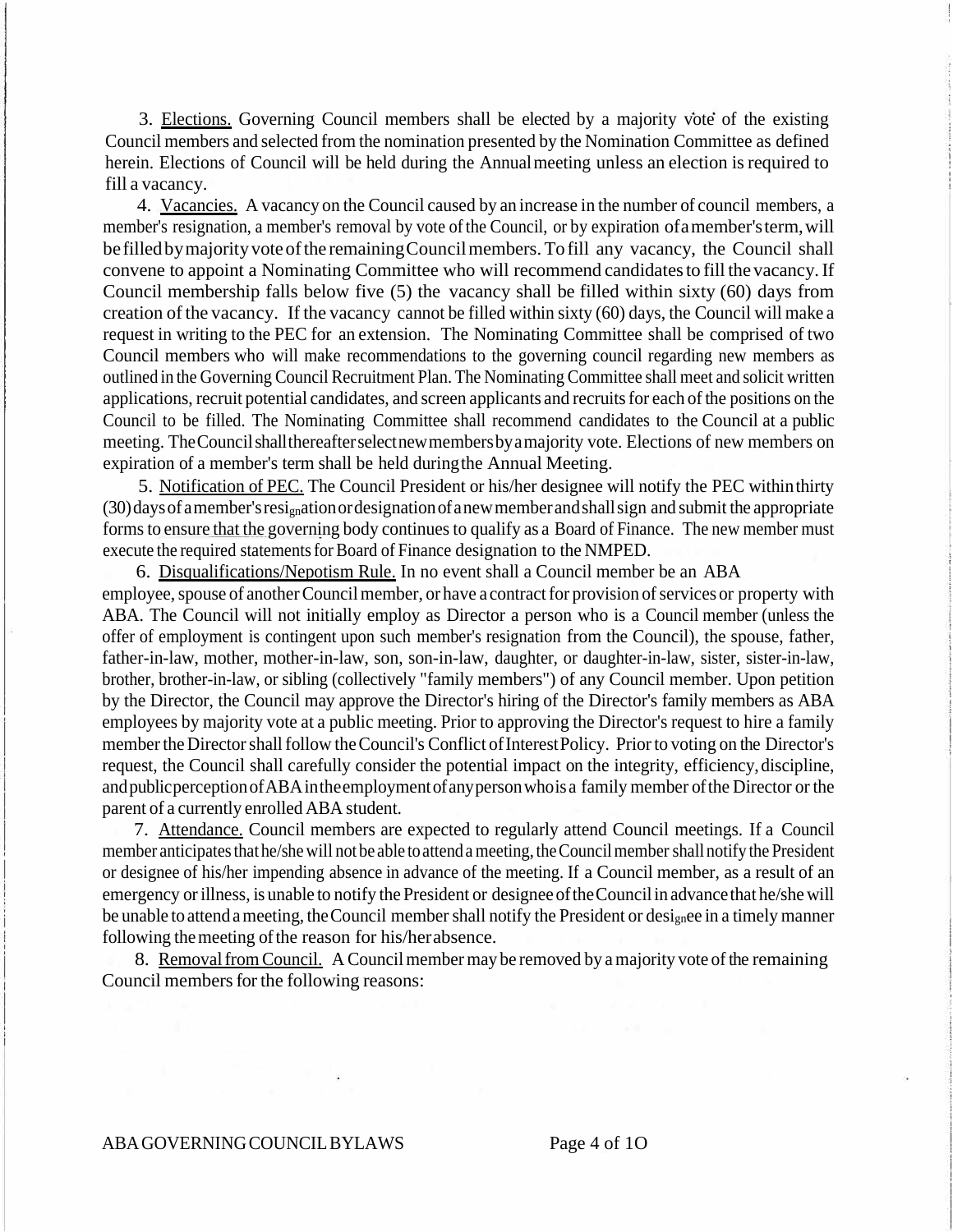- a. If a member misses two consecutive regular meetings or two out of six consecutive regular meetings except when such absence is due to exigent circumstances;
- b. If a member violates any policy or procedure adopted by the Council;
- c. If the Council determines that a member is not acting in the best interest or is otherwise obstructing the business of the Council;
- d. Violation of the member's duty of loyalty, care, or obedience to the school; or
- e. Any other ground the Council deems appropriate.

9. Resignations. A member shall state his/her intent to resign and the effective date of the resignation in writing to the Council President. A member's resignation shall be effective upon the date stated in theletter of resignation.

# **ARTICLE VIII**

# OFFICERS OF THE COUNCIL

1. Officers of ABA Council. The officers of the ABA Council shall be a president, vice president and secretary. The Council may elect a member to serve as the treasurer as it deems necessary and appropriate. ABA may, by a majority vote, create different categories of officers without requiring an amendment to these bylaws. The duties of certain officers are set forth herein. When the incumbent of an office is unable to perform the duties thereof or when there is no incumbent of an office (both such situations referred to hereafter as the "absence" of the officer), the duties of the office shall, unless otherwise provided by the Council, be performed by the next officer set forth **in** the following sequence: president, secretary, treasurer.

2. Election and Tenure. All officers shall be elected by a majority vote of the Council. Officers shall serve for one **(1)** year terms; and be limited to a maximum of two (2) consecutive terms. Regular election of officers shall take place at the Annual meeting of the ABA Council or until the member's successors have been duly elected and qualified, or until their death, resignation, or removal. Officers' terms shall begin at the meeting immediately following the meeting of the Council at which the officer is elected.

3. Resignations and Removal. An officer may resign at any time by giving written notice to the president or to the secretary, the acceptance of such resignation shall not be necessary to make it effective. An officer may be removed by the vote of the Council whenever in its judgment the officer fails to perform the duty of his/her office or such other duties as appointed by the Council, or when the best interests of ABA would beserved thereby.

4. Vacancies. A vacancy in any office may be filled by a majority vote of the Council for the unexpired portion of the term of the officer being replaced.

5. President. The president of the Council shall preside at all meetings. She/he shall have the right, as other members of the Council, to make or second motions, to discuss questions, and to vote. The president of the Council may not take any action on behalf of the Council or ABA without prior specific authority from a majority of the Council to do so. All communications addressed to the president shall be considered by him/her for appropriate action, for which consideration may include consulting with legal counsel, and consideration by the Council. The president shall sign legal documents as required by law and perform such other duties as may be prescribed by the Council. It is the president's responsibility to ensure that

ABA GOVERNING COUNCIL BYLAWS Page 5 of 10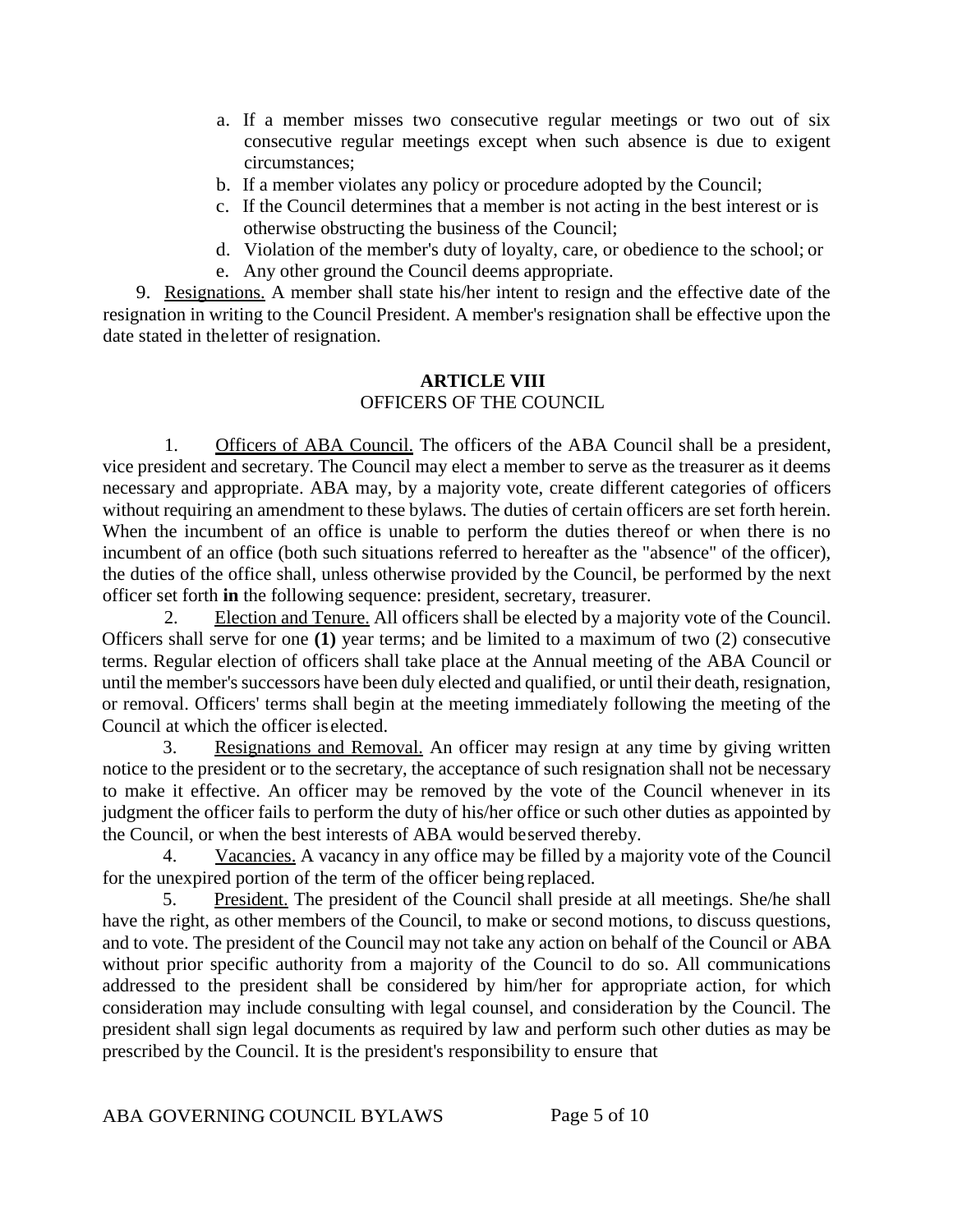Council members uphold their commitments/responsibilities to the school. The president is responsible for compiling the topics for business to be placed on the agenda.

6. Vice President. The office of vice president shall be filled by the past president to ensure institutional continuity. If the past-president resigns from the Council, the Council shall elect a vice-president. The officer in this position shall perform the duties of the president in the absence of the president or at the request of the president. In the event a vacancy occurs in the presidency, the past-president or vice-president will act in the capacity of the president until the office has been filled by a vote of the Council membership.

7. Secretary. As secretary to the Council, this office shall keep the minutes of the Council meetings, subject to the direction of the president; ensure that all notices are given in accordance with the provisions of the charter, Council policies, and as required by law; shall countersign, when required, all authorized contracts, deeds, leases, or other legal instruments; and in general perform all duties incident to the office of secretary and such other duties as from time to time may be assigned to the secretary by the Council. The Council may appoint a designee to assist with the responsibilities of the secretary as described herein, including recording and transcribing the minutes of the meetings, posting notices and agendas, and preparing packets for the Council's review. The secretary will review the minutes prior to presentation to the Council for approval. The secretary or the Council's designee shall be responsible for presenting the minutes to the Council at meetings.

8. Treasurer. If the Council votes to create the position of treasurer, the treasurer shall be familiar with the fiscal affairs of ABA and keep the Council informed thereof in the event that the ABA Business Manager is unable to so act. He/she will have knowledge of public school finance laws, rules, and policies and shall serve as the chair of the ABA's Finance Committee and Audit Committee. He/she shall attend the PED Spring Budget Workshop and/or any other financial regulatory training recommended by the Council, Director, or the Business Manager. The treasurer shall have charge of and supervise receipts and disbursements of the Council, and shall keep or cause to be kept all business and transactions of the Council.

9. Compensation. The officers shall not be compensated for theirservices; however, they may be compensated for reasonable expenses in accordance with the New Mexico Mileage and Per Diem Act.

10. Directors and Officers Insurance. The Council may secure officers and directors insurance in excess of the coverage provided by the New Mexico Public School Insurance Authority upon appropriate approval of the Council and if provided for in ABA's approved budget.

# **ARTICLE IX** COUNCIL COMMITTEES

1. Standing Committees. The Council may establish standing committees, which may consist of Council members and non-Council members. Committee assignments and chairmanships will be determined by action of the entire Council, provided that at least one Council member shall serve on each committee. Standing committees of the Council shall include a Finance Committee and Audit Committee as defined by NMSA 1978 §22-8- 12.3(2010); and a Nominating Committee, as defined in Article VII, Section 3. The time and place of all committee meetings shall be announced to the Council. Except for the audit

ABA GOVERNING COUNCIL BYLAWS Page 6 of 10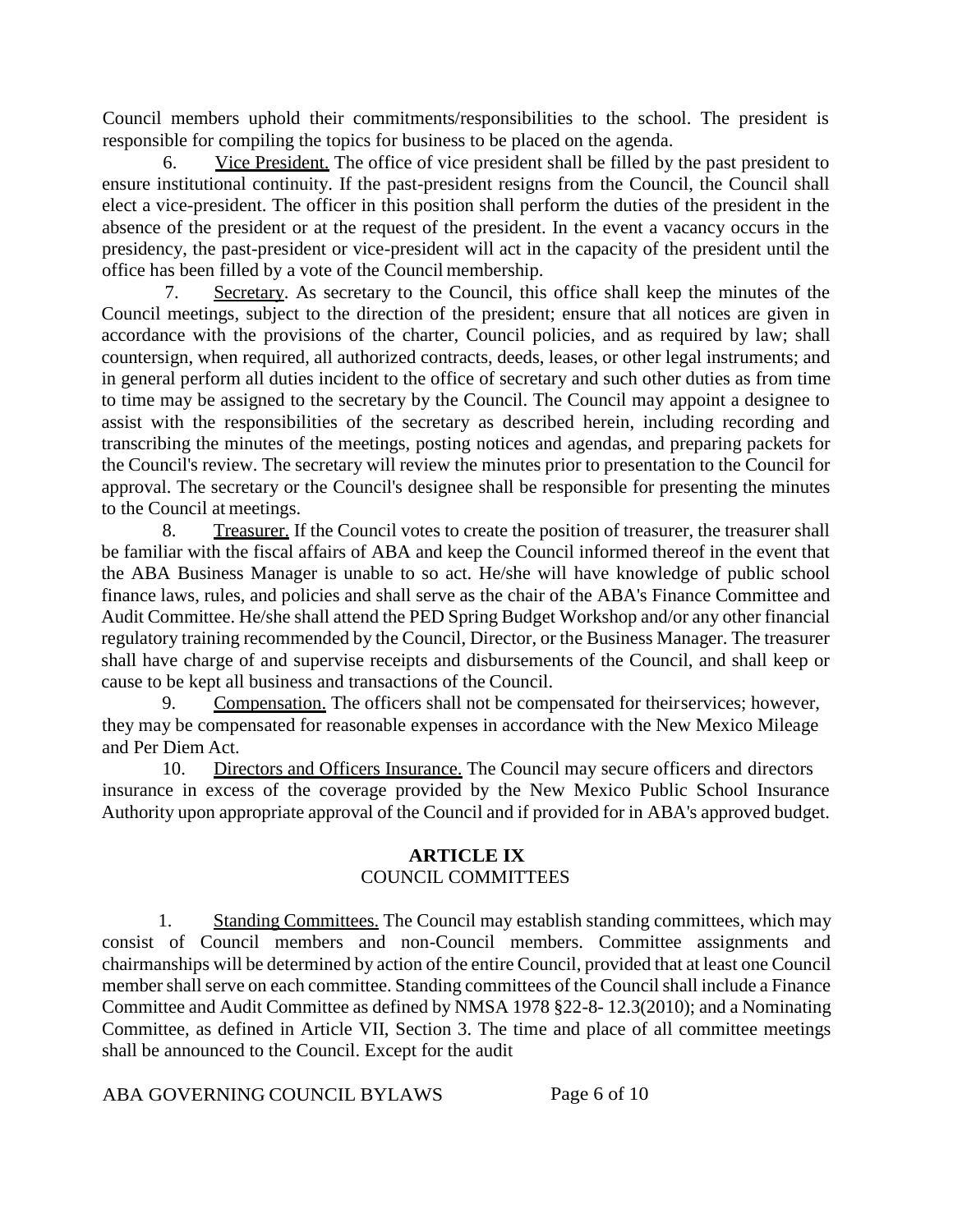committee, all Council members may attend any committee meeting if the meetings are properly noticed pursuant to the Open Meetings Act when a quorum will be present.

2. School Council.

A. Each public school shall create an advisory "school council" to assist the school principal with school-based decision-making and to involve parents in their children's education.

B. A school council shall be created and its membership elected in accordance with local school board rule. School council membership shall reflect an equitable balance between school employees and parents and community members. At least one community member shall represent the business community, if such person is available. The school principal may serve as chairman. The school principal shall be an active member of the school council.

C. The school council shall:

(1) work with the school principal and give advice, consistent with state and school district rules and policies, on policies relating to instructional issues and curricula and on the public school's proposed and actual budgets;

(2) develop creative ways to involve parents in the schools;

(3) where appropriate, coordinate with any existing work force development boards or vocational education advisory councils to connect students and school academic programs to business resources and opportunities; and

(4) serve as the champion for students in building community support for schools and encouraging greater community participation in the public schools.

3. Director's Committees. The Director is empowered to establish committees within the school that report to the Director. The Director shall advise the Council about the purpose of the committees and activities affecting the school.

4. *Ad Hoc* Committees. The Council may appoint *ad hoc* advisory committees when and as determined to be necessary or advisable by the Council. Ultimate authority to make decisions will continue to reside with the Council. All Committees must consist of at least one (1) Council members.

5. Committee Functions. The function of Council committees will be fact-finding, deliberative, and advisory, rather than legislative or administrative. Committee recommendations that require school-wide policy changes must be submitted to the Council. The organization, responsibilities and rules of each committee created by the Council shall be reflected in a resolution approved by the Council. All committees shall keep written minutes of their meetings, and shall periodically present written reports to the Council containing committee recommendations. Committees shall comply with the Open Meetings Act, when applicable.

# **ARTICLEX**

# COUNCIL MEETINGS

1. Council Meetings. The ABA Governing Council will comply with the New Mexico Open Meetings Act, NMSA 1978 §10-15-1 et seq. ("OMA"). Regular meetings of the Council will be scheduled as determined to be reasonable and necessary for ABA and set forth in the Council's annual OMA resolution. Council meetings will be held at ABA at 7500 La Morada Pl, NW, Albuquerque, New Mexico, 87120, or such other location as may be determined by the Council. Special meetings of the governing body may be called by the Council president or at the request of a Council member, in accordance with the OMA. Emergency meetings will be called only under unforeseen circumstances that demand immediate action to protect the health,

ABA GOVERNING COUNCIL BYLAWS Page 7 of 10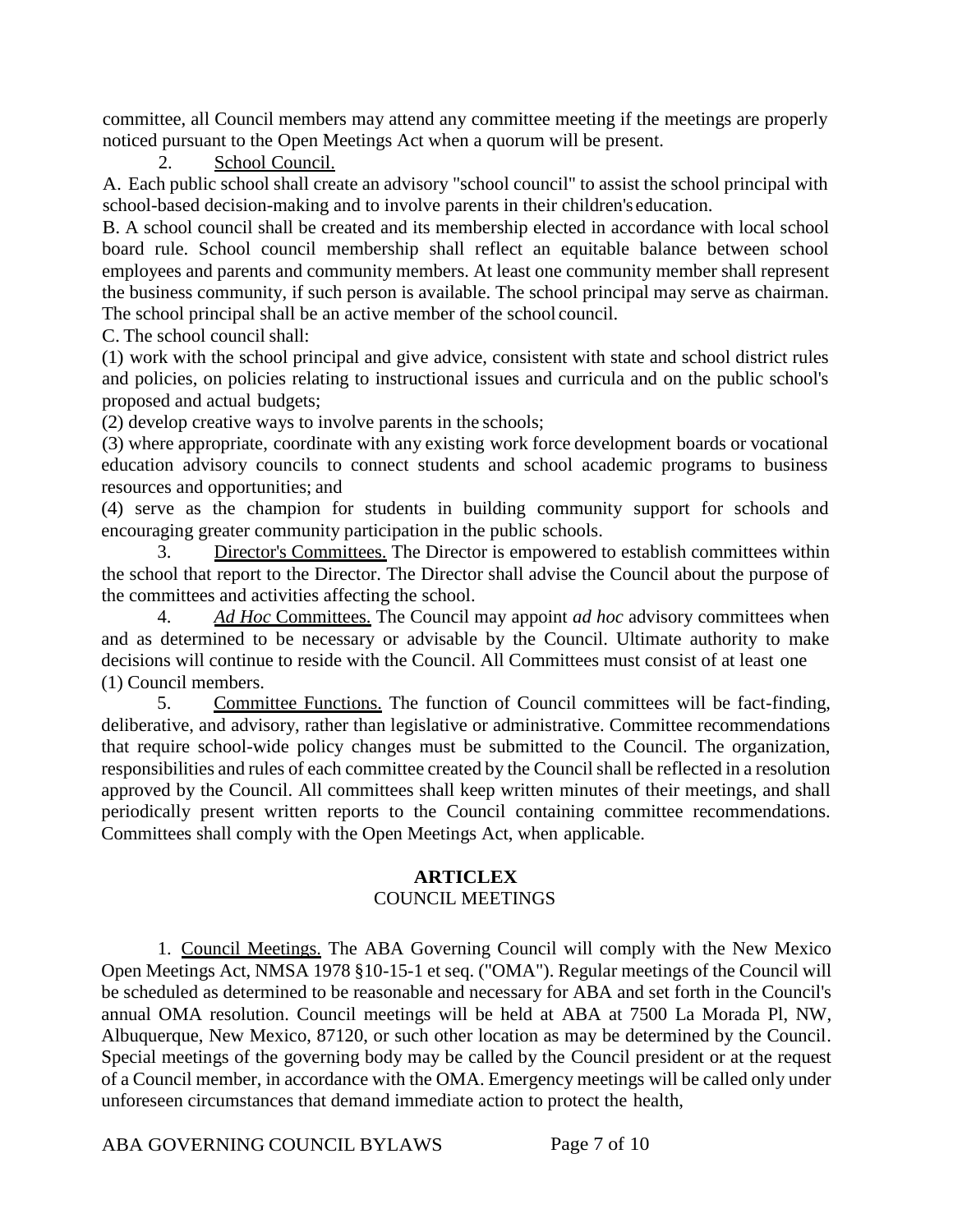safety and property of citizens or to protect the public body from substantial financial loss, and in accordance with the OMA. The Council shall consider at least once annually what constitutes reasonable notice for all regular, special, and emergency meetings as contemplated by the New Mexico OMA and, thereafter, pass an appropriate resolution adopting policies and procedures for complying with the Act. The Resolution shall be posted for public information.

2. Council Agenda. The President of the Council shall set the council agendas. A request to have an item placed on the agenda must be submitted in writing to the President at least 48 hours prior to the required time the agenda must be posted. The President or designee shall provide a copy of the agenda and strive to provide all documentation to be considered by the Council at the meeting to each Council member at least 72 hours prior to the meeting. The agenda shall be posted for the public in accordance with theOMA.

3. Council Record. A record of all actions of the Council will be set forth in the official minutes of the Council. The minutes and recordings will be kept on file pursuant to New Mexico record retention requirements. The Council will maintain a separate handbook of its minutes and resolutions passed by the Council which shall be available for public inspection.

4. Council Minutes and Records. The Council may delegate responsibility for taking minutes of all Council meetings to a designee of ABA's administrative staff who shall provide thereof a draft copy of the minutes to the Council secretary prior to the next regular meeting of the Council. The secretary shall present the draft minutes for approval at the next regular Council meeting. The Director or his/her designee shall also supervise the Governing Council handbook of resolutions passed by the Council and the indexed record of action. A draft copy of the minutes shall be made available for public review by no later than ten (10) days after each meeting of the Council.

5. Quorum. A quorum shall consist of a simple majority of Council members in office. When a quorum is present, any action may be taken by a majority vote of those members present.

6. Procedure. Roberts' Rules of Order, newly revised, will govern the Council, except when in conflict with applicable laws or regulations, which then prevail. Most action items are handled by appropriate motion procedures.

7. Attendance via Telephone Conference Call. Except to the extent otherwise provided by law, any meeting of the Council may be attended by any of the Council members by means of a conference telephone (or similar communications equipment) when it is otherwise difficult or impossible for the member to attend the meeting in person, provided that each member participating by conference telephone can be identified when speaking, all participants are able to hear each other at the same time, and members of the public attending the meeting are able to hear any other member of the Council who speaks during the meeting. Such attendance shall constitute presence by the Council member as if in person at such meeting and for purposes of determining a quorum. Any action taken by the Council at such meeting shall constitute a valid action of the Council.

# **ARTICLEX** CONFLICT OF INTEREST

Governing Council members shall comply with the Conflict of Interest Policy passed by the Council. Each Council member shall complete an "Annual Disclosure Statement," in which he/she is responsible for disclosing to the Council the existence of any direct or indirect interest

ABA GOVERNING COUNCIL BYLAWS Page 8 of 10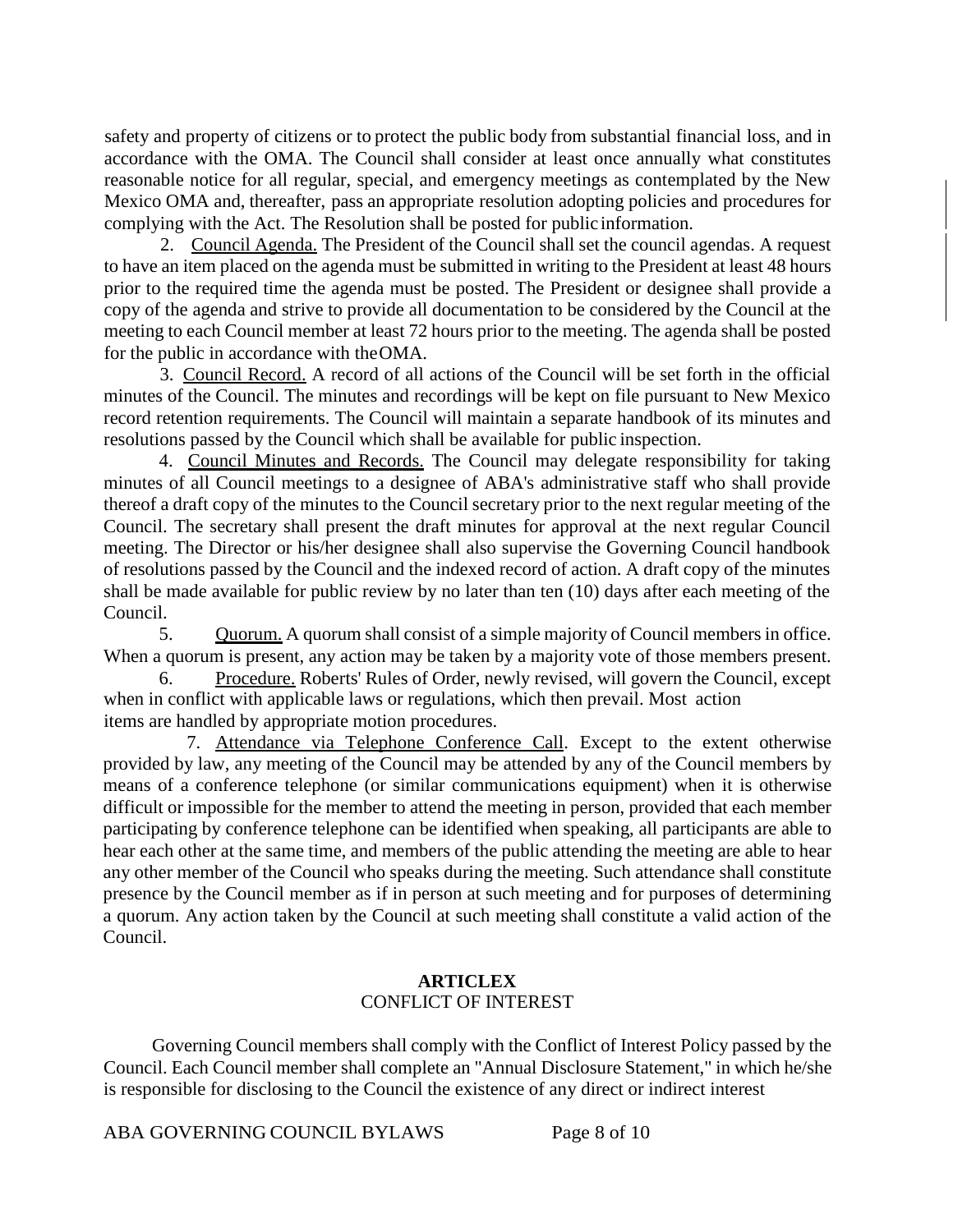in a ABA transaction. Failure to make such disclosure shall be grounds for voiding the transaction, at the discretion of the Council.

# **ARTICLE XI** COUNCIL MEMBERS' ETHICAL OBLIGATIONS AND DUTIES

1. Misuse of Position. A Council member shall not use his/her position at ABA to attempt to influence the decision of any ABA employee to grant special treatment to (a) the child or ward of the member, (b) any relative of the member, or (c) any "Family Member" as defined in the Council's Conflict of Interest Policy. Every Council member and every ABA employee who is a parent or ward of a ABA student shall inform his/her child that he/she is required to follow all rules, policies and procedures applicable to ABA students, that the student is not entitled to special treatment by virtue of the relationship with a Council member or employee, and that any attempt to seek such special treatment may result in disciplinary action.

2. Commitment to Collaboration. All Council members shall work collaboratively with each other with the sole goal of achieving ABA's educational mission. The Council has been constituted so as to include a broad spectrum of experience and perspectives, and every Council member shall be afforded the opportunity to express his/her opinion, in a professional manner, about matters before the Council. Council members shall refrain from non-constructive or personality-based comments that do not advance ABA's mission. Because the Council makes decisions as a deliberative body, it is expected that, except in extraordinary circumstances, Council members will voice their opinions to other Council members about Council matters in the context of Council and/or committee meetings, rather than in private communications among Council members.

3. Confidentiality. Council members shall be expected to keep confidential any deliberations or discussions that take place in closed session meetings. It is expected that Council members will raise concerns or share information about closed session meetings within the context of Council and/or other committee meetings with other members of the Council and appropriate staff members only. A member's obligation to maintain confidentiality shall survive the Council' member's tenure on the ABA Council.

# **ARTICLE XII MISCELLANEOUS**

1. Policy Adoption. Adoption of new policies or the revision or repeal of existing policies is solely the responsibility of the Council. Proposals regarding policies may originate from Director, a Council member, Council advisors, or committees formed by the Council for the purpose of investigating and developing policy. Staff members, students, civic groups, parents, or other interested citizens may request that a Council member or the Director sponsor a proposed policy.

2. Amending Governing Council Bylaws. Any section or subsection of the Governing Council Bylaws may be altered, suspended, or revoked only by 2/3 two thirds of a quorum vote of the GoverningCouncil.

3. Signatory Authority. The Governing Council may, by a majority vote, delegate authority to sign contracts as described by resolution, to the Director consistent with Article V,

ABA GOVERNING COUNCIL BYLAWS Page *9* of 10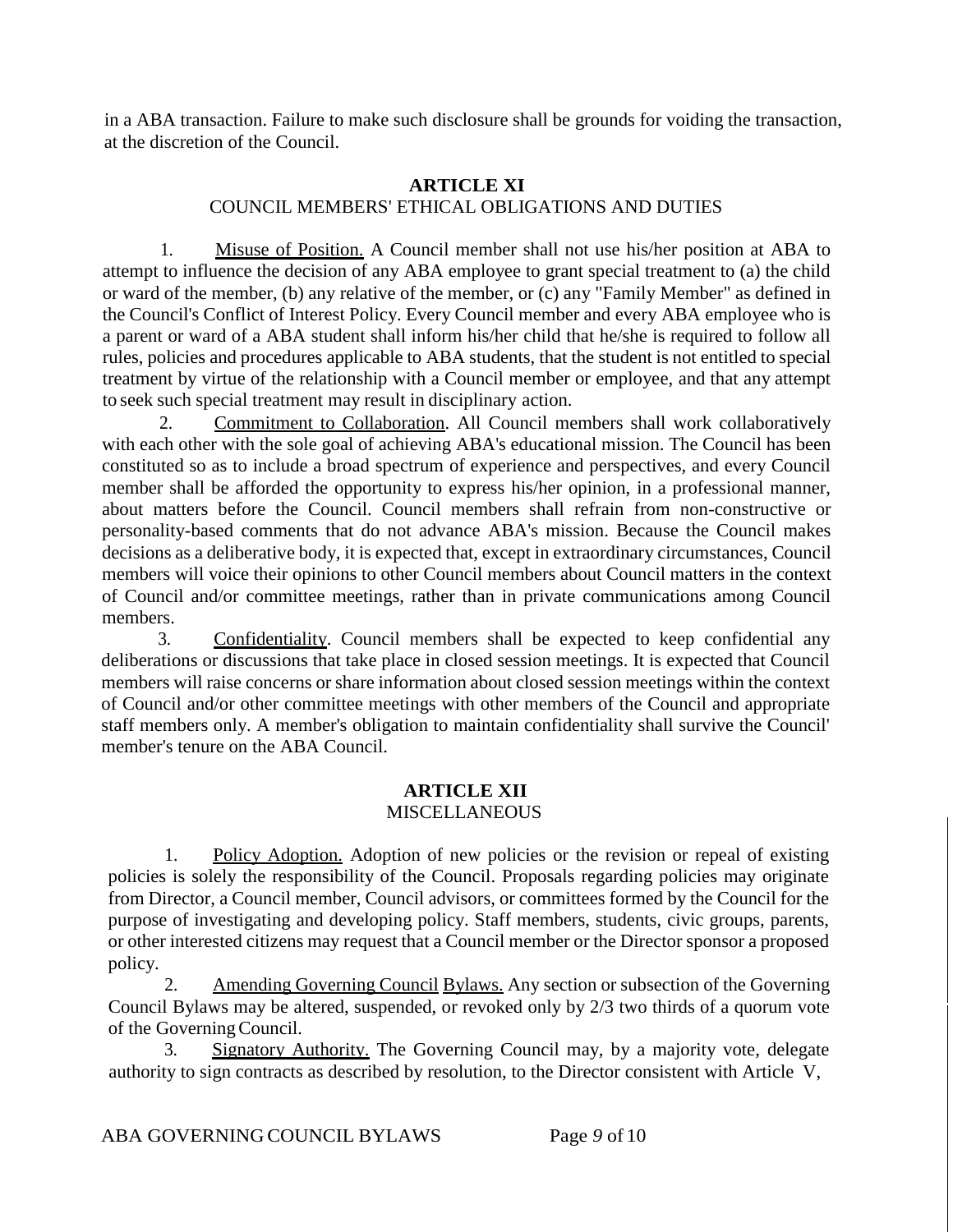paragraph 7 and 8. All checks must be signed by two authorized individuals, neither ofwhich may be ABA's business manager.

4. Dissolution of the Charter. If deemed advisable by the Council that ABA's charter should be dissolved, ABA, in collaboration with the PEC and the New Mexico Public Education Department, shall devise an appropriate plan for closing the school and transferring assets as required by the New Mexico Charter School Act and such other applicable laws and regulations.

#### **CERTIFICATE OFADOPTION**

The undersigned hereby certifies that these First Restated Bylaws were duly adopted by a two-thirds majority vote ofthe ABA's Governing Council on October 25. 2021 and are intendedtoreplace andrepeal all previous bylaws and amendments thereto adopted by this Council

 $\mathrm{By}$   $\frac{1}{\frac{\log N}{\log N \text{ MUDKOZ (Oct 27, 2021 08:15 MDT)}}$  $\frac{D}{\text{D}}$ 

President

LAST REVIEW DATE: October 25, 2021

LAST REVISION DATE: May 26, 2020